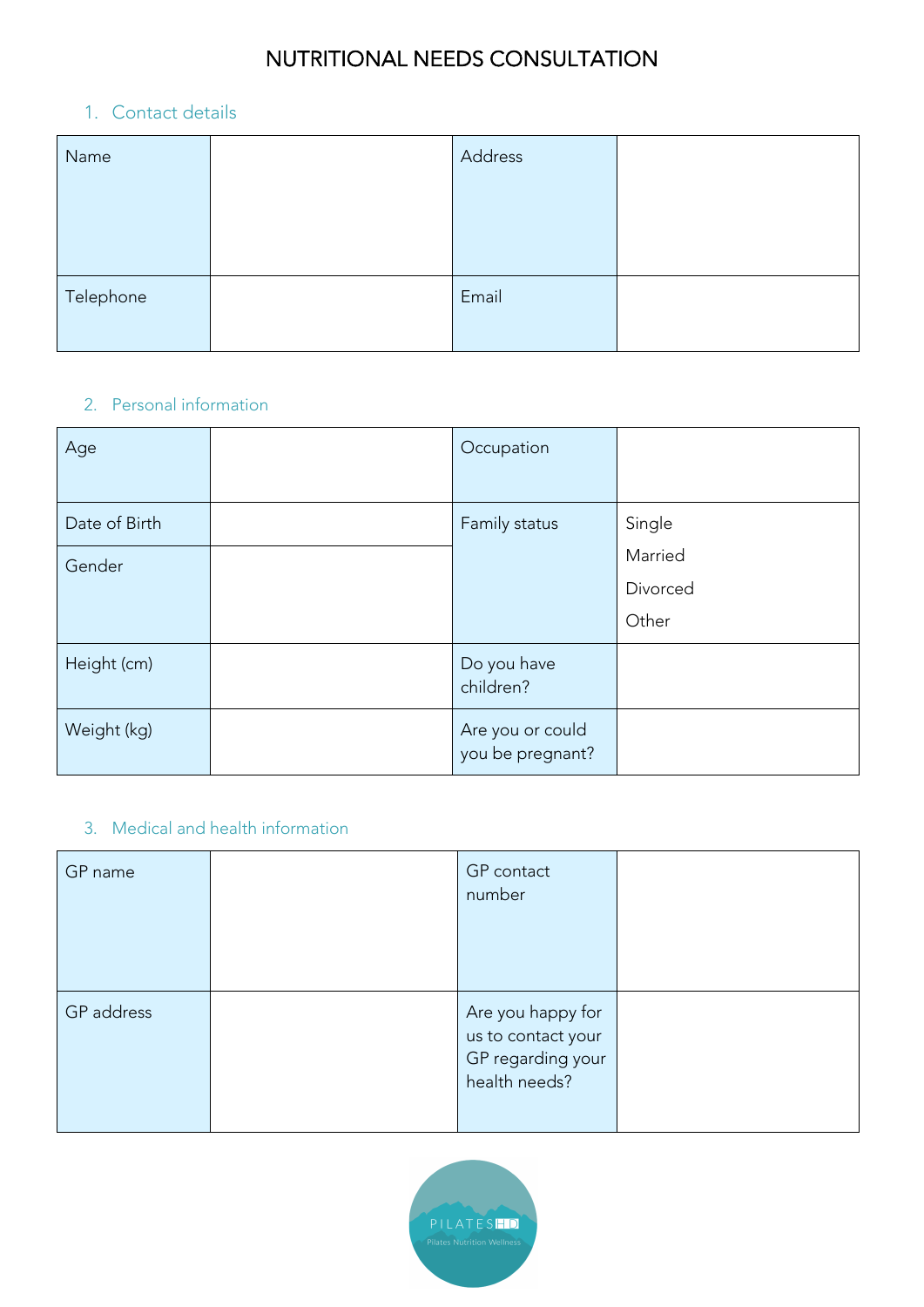| Are you taking<br>any medication,<br>supplements or<br>herbal remedies? | Do you have any<br>current or<br>previous health<br>concerns/<br>diagnoses? |  |
|-------------------------------------------------------------------------|-----------------------------------------------------------------------------|--|
| Do you have any<br>family history of<br>health<br>conditions?           | Do you currently<br>access any<br>complementary<br>therapies?               |  |

#### 4. Lifestyle overview

Provide a summary of your lifestyle including information relating to both you social and work life

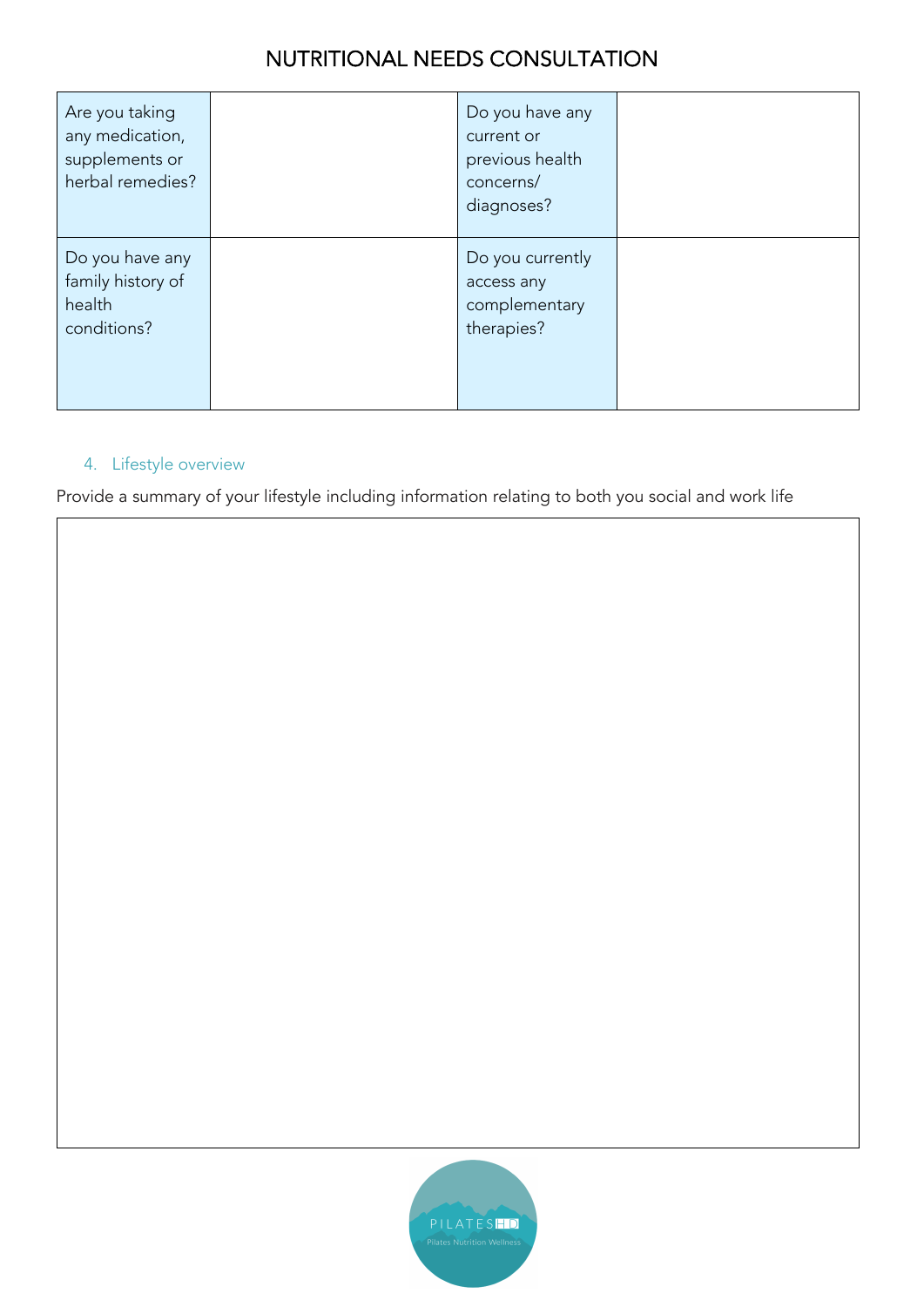#### 5. Hobbies and pastimes

Provide a summary of the activities you like to perform in your spare time

#### 6. Symptoms checker

Do you experience any of the following symptoms (tick all the apply)?

#### DIGESTION

|                 | Mild | Moderate | Severe |
|-----------------|------|----------|--------|
| Bloating        |      |          |        |
| Constipation    |      |          |        |
| Diarrhoea       |      |          |        |
| Fluid retention |      |          |        |
| Heartburn       |      |          |        |

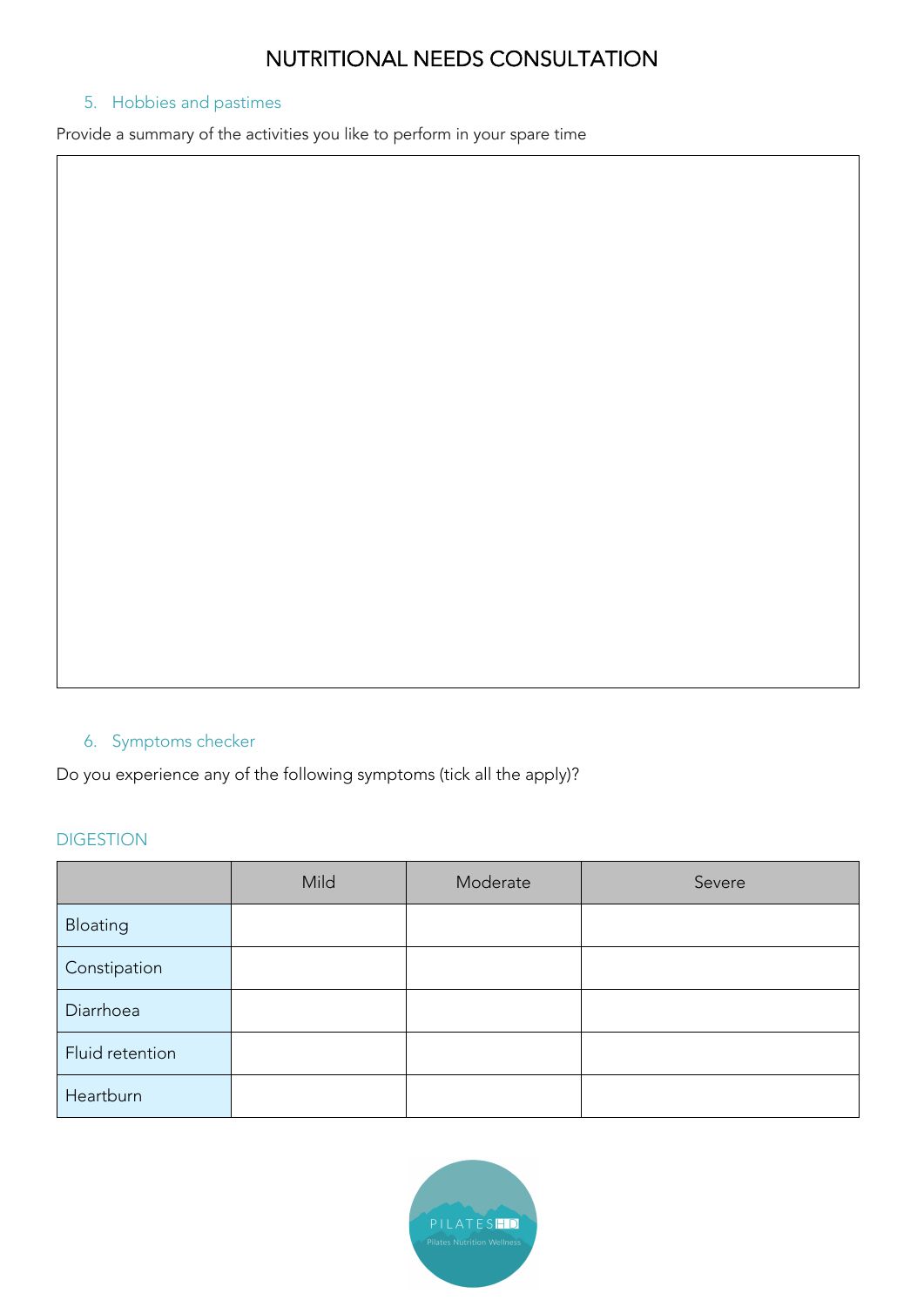|                | Mild | Moderate | Severe |
|----------------|------|----------|--------|
| Nausea         |      |          |        |
| Stomach cramps |      |          |        |
| Ulcers         |      |          |        |
| Vomiting       |      |          |        |
| Other          |      |          |        |

#### MUSCULAR-SKELETAL

|                                                   | Mild | Moderate | Severe |
|---------------------------------------------------|------|----------|--------|
| Back pain/ sciatica                               |      |          |        |
| Muscle cramps, tics<br>or spasms                  |      |          |        |
| Muscle weakness                                   |      |          |        |
| Numbness or<br>tingling of legs,<br>hands or feet |      |          |        |
| Osteopenia/<br>Osteoporosis                       |      |          |        |
| Poor balance                                      |      |          |        |
| Other                                             |      |          |        |

#### SKIN, HAIR & NAILS

|                        | Mild | Moderate | Severe |
|------------------------|------|----------|--------|
| Acne                   |      |          |        |
| Brittle nails          |      |          |        |
| Coarse or brittle hair |      |          |        |
| Dandruff               |      |          |        |

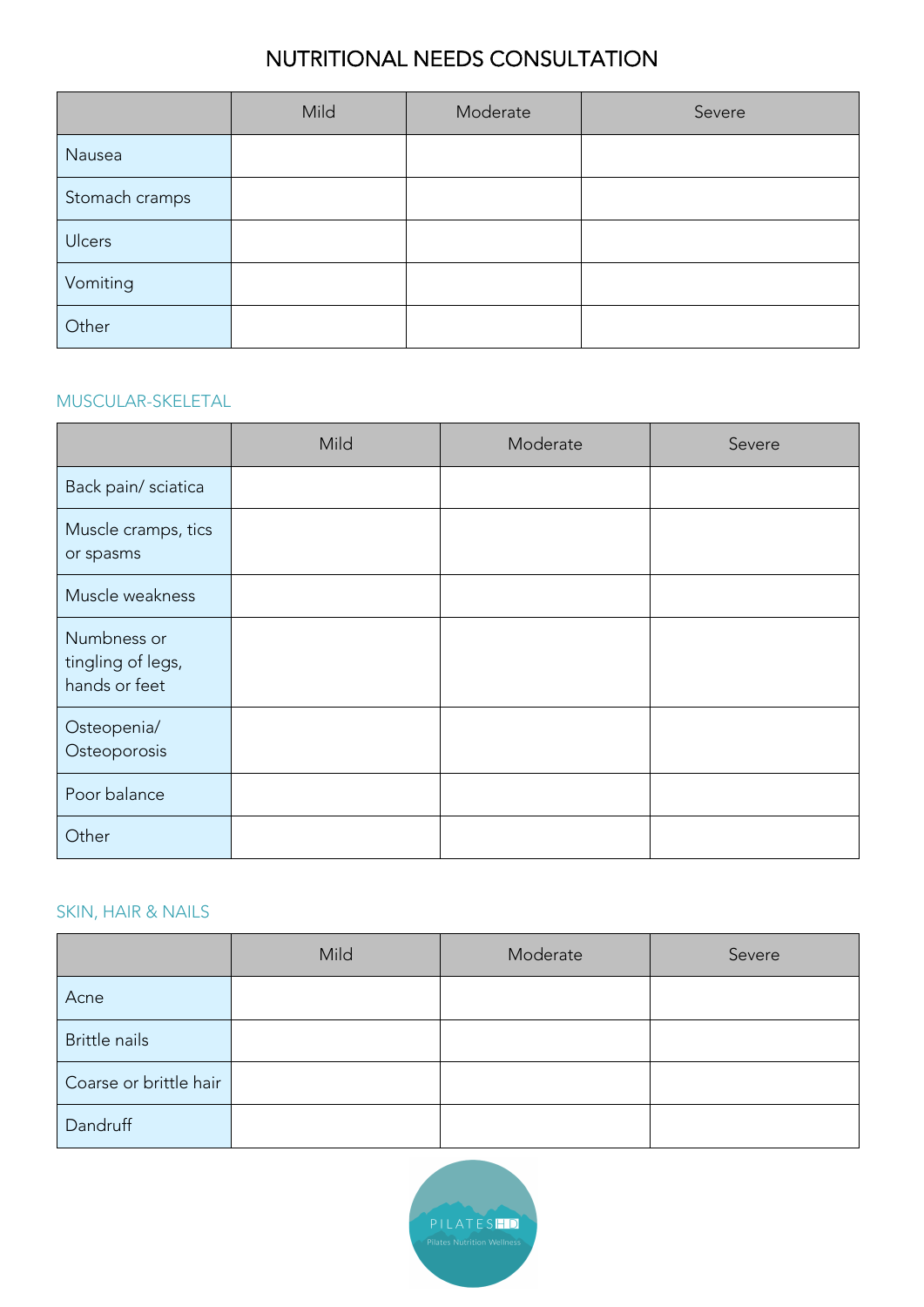| Dry or itchy skin    |  |  |
|----------------------|--|--|
| Eczema               |  |  |
| Oily skin or hair    |  |  |
| Psoriasis            |  |  |
| Rashes               |  |  |
| Ridges on nails      |  |  |
| Rosacea              |  |  |
| White spots on nails |  |  |
| Other                |  |  |

#### STRESS & SLEEP

|                             | Mild | Moderate | Severe |
|-----------------------------|------|----------|--------|
| Anxiety                     |      |          |        |
| Broken sleep                |      |          |        |
| Depression/ low<br>mood     |      |          |        |
| <b>Dizziness</b>            |      |          |        |
| Fatigue                     |      |          |        |
| Insomnia                    |      |          |        |
| Memory loss                 |      |          |        |
| Over-sleeping               |      |          |        |
| Paranoia/<br>hallucinations |      |          |        |
| Other                       |      |          |        |

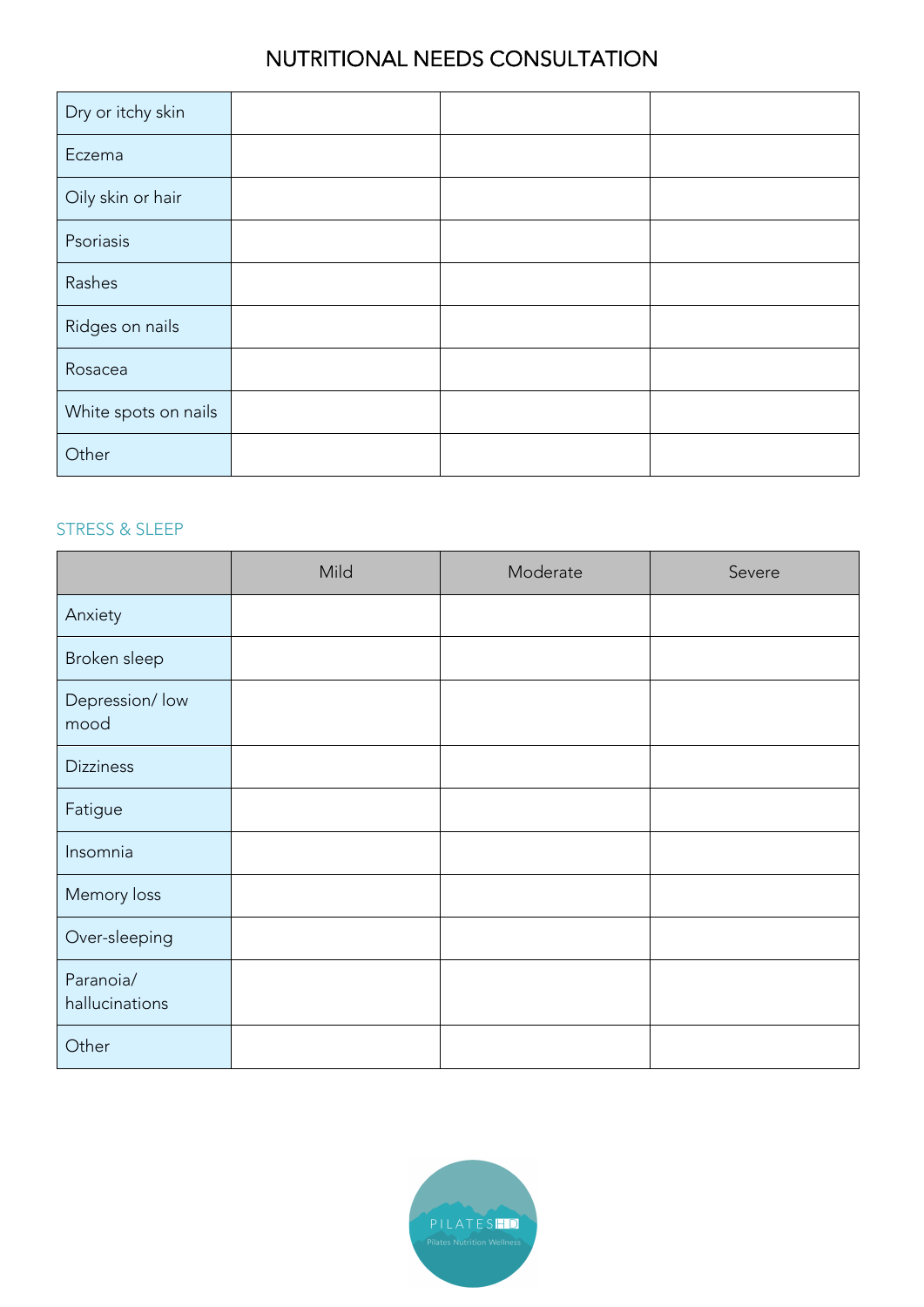#### VASCULAR

|                                      | Mild | Moderate | Severe |
|--------------------------------------|------|----------|--------|
| Anaemia                              |      |          |        |
| <b>Bleeding gums</b>                 |      |          |        |
| Delayed wound<br>healing             |      |          |        |
| High cholesterol/<br>atherosclerosis |      |          |        |
| High/low blood<br>pressure           |      |          |        |
| Hot flushes                          |      |          |        |
| Poor circulation                     |      |          |        |
| Other                                |      |          |        |

#### OTHER CONDITIONS

|                                   | Mild | Moderate | Severe |
|-----------------------------------|------|----------|--------|
| Headache                          |      |          |        |
| Heavy, light or<br>absent periods |      |          |        |
| High blood pressure               |      |          |        |
| Loss of taste/smell               |      |          |        |
| Low blood pressure                |      |          |        |
| Overweight/obesity                |      |          |        |
| Recurrent colds/<br>viruses       |      |          |        |
| Recurrent infections              |      |          |        |
| Sight problems                    |      |          |        |

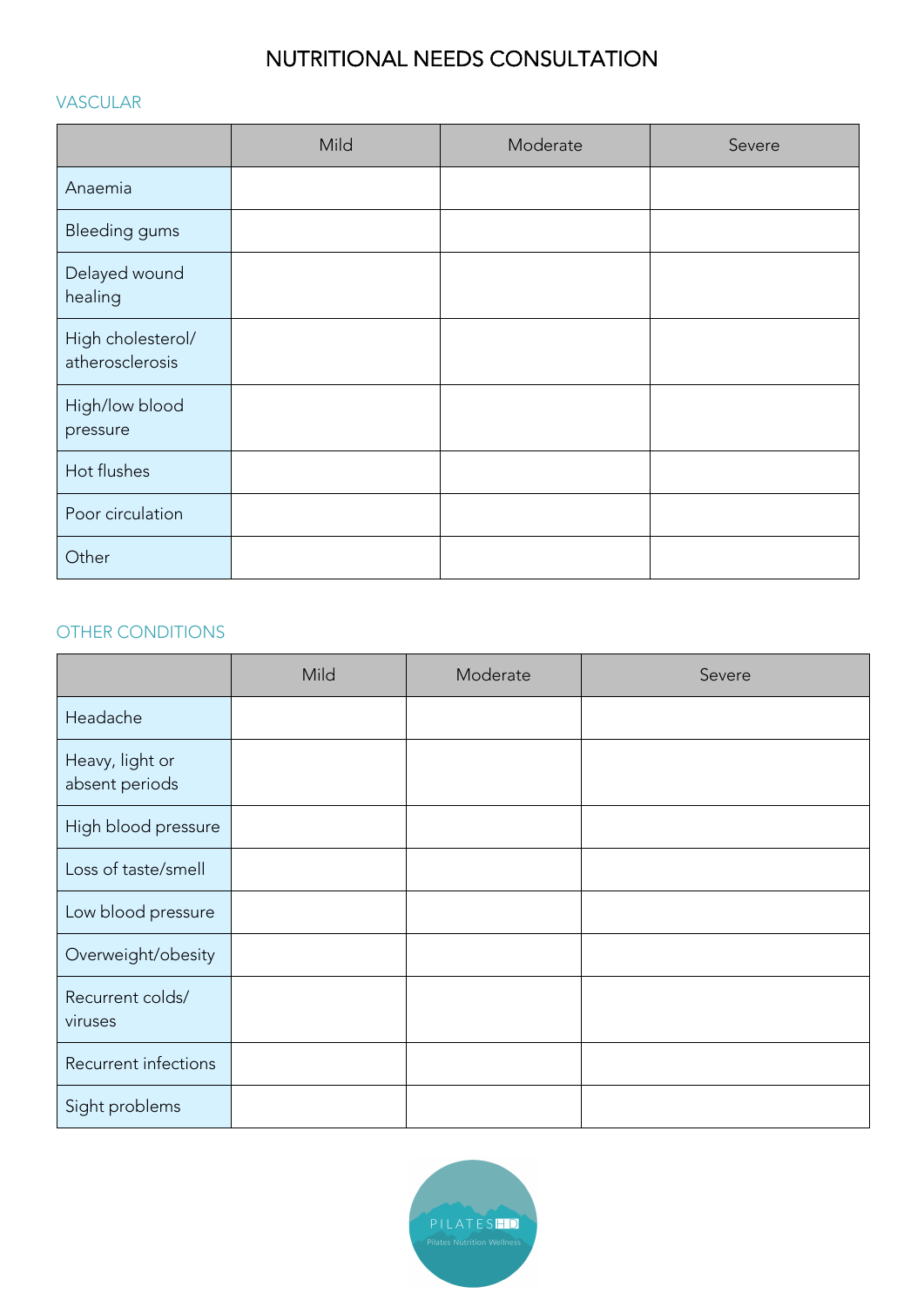| Underweight      |  |  |
|------------------|--|--|
| Weight loss/gain |  |  |
| Other            |  |  |

### 7. Your diet and lifestyle

| How many portions of<br>fruit and vegetables<br>do you eat on an<br>average day? |                                                            | How often do you eat<br>out?                                                                                                      |  |
|----------------------------------------------------------------------------------|------------------------------------------------------------|-----------------------------------------------------------------------------------------------------------------------------------|--|
| How often do you<br>cook at home?                                                |                                                            | How often do you eat<br>take-away food?                                                                                           |  |
| Do you have any<br>dietary restrictions?                                         |                                                            | What are your<br>preferred foods?                                                                                                 |  |
| Are there any foods<br>you dislike or prefer<br>not to eat?                      |                                                            | Do you smoke?<br>If so, how many per<br>day?                                                                                      |  |
| Do you drink alcohol?<br>If so, how many units<br>per week?*                     |                                                            | How long have you<br>been a smoker?                                                                                               |  |
| On how many days do<br>you drink alcohol?<br>What do you drink?                  |                                                            | How often do you<br>exercise and for how<br>long on average?                                                                      |  |
| What type of exercise<br>do you participate in?<br>(Select all that apply)       | Cardiovascular<br>Strength training<br>Resistance training | Do you suffer from<br>stress? If so, how<br>would you rate your<br>current stress levels?<br>$1 = No$ stress<br>10=Extreme stress |  |
| How many hours'<br>sleep do you get on<br>average per night?                     |                                                            | Do you suffer from<br>any known allergies or<br>intolerances?                                                                     |  |

\* For more information visit https://www.drinkaware.co.uk/tools/unit-and-calorie-calculator

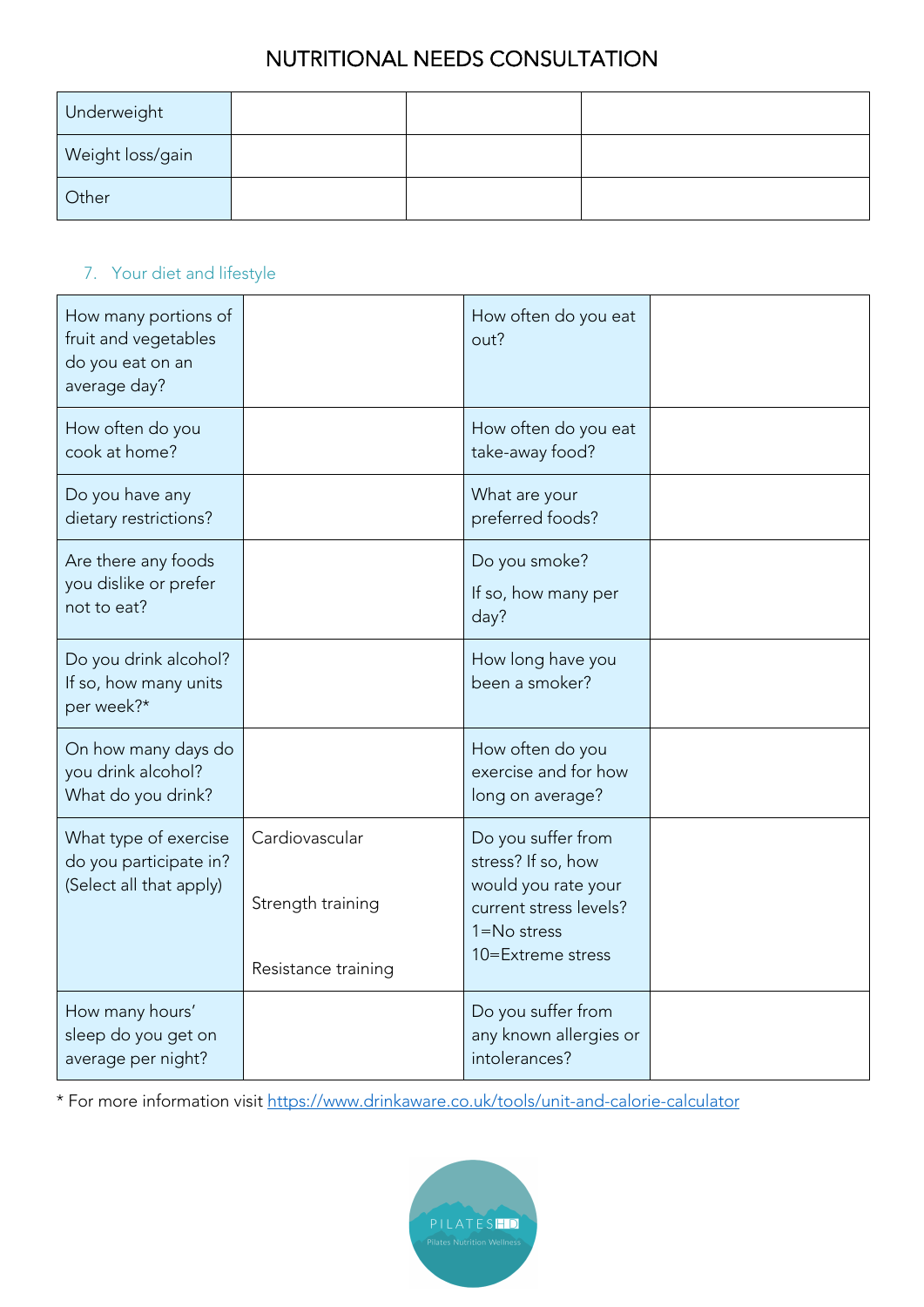# My goals

What are your health goals?

For example, to have more energy, lose weight, prevent illness

Of the goals you have listed, which matters most to you and why?

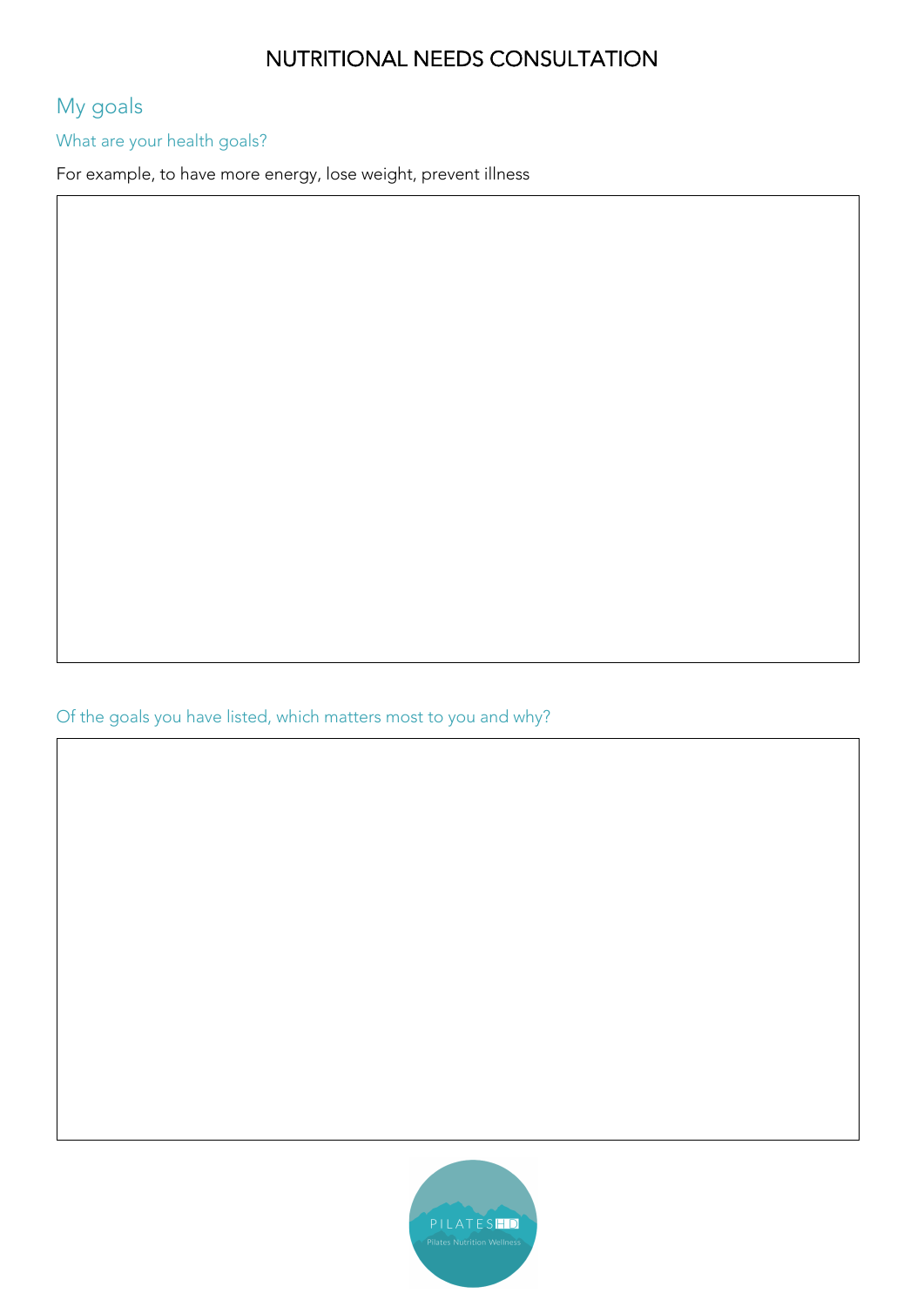What actions will you take to achieve your goal (list up to five)?

| $\mathbf 1$    |  |
|----------------|--|
|                |  |
|                |  |
| $\sqrt{2}$     |  |
|                |  |
| $\mathfrak{Z}$ |  |
|                |  |
|                |  |
| $\overline{4}$ |  |
|                |  |
|                |  |
| $\sqrt{5}$     |  |
|                |  |
|                |  |

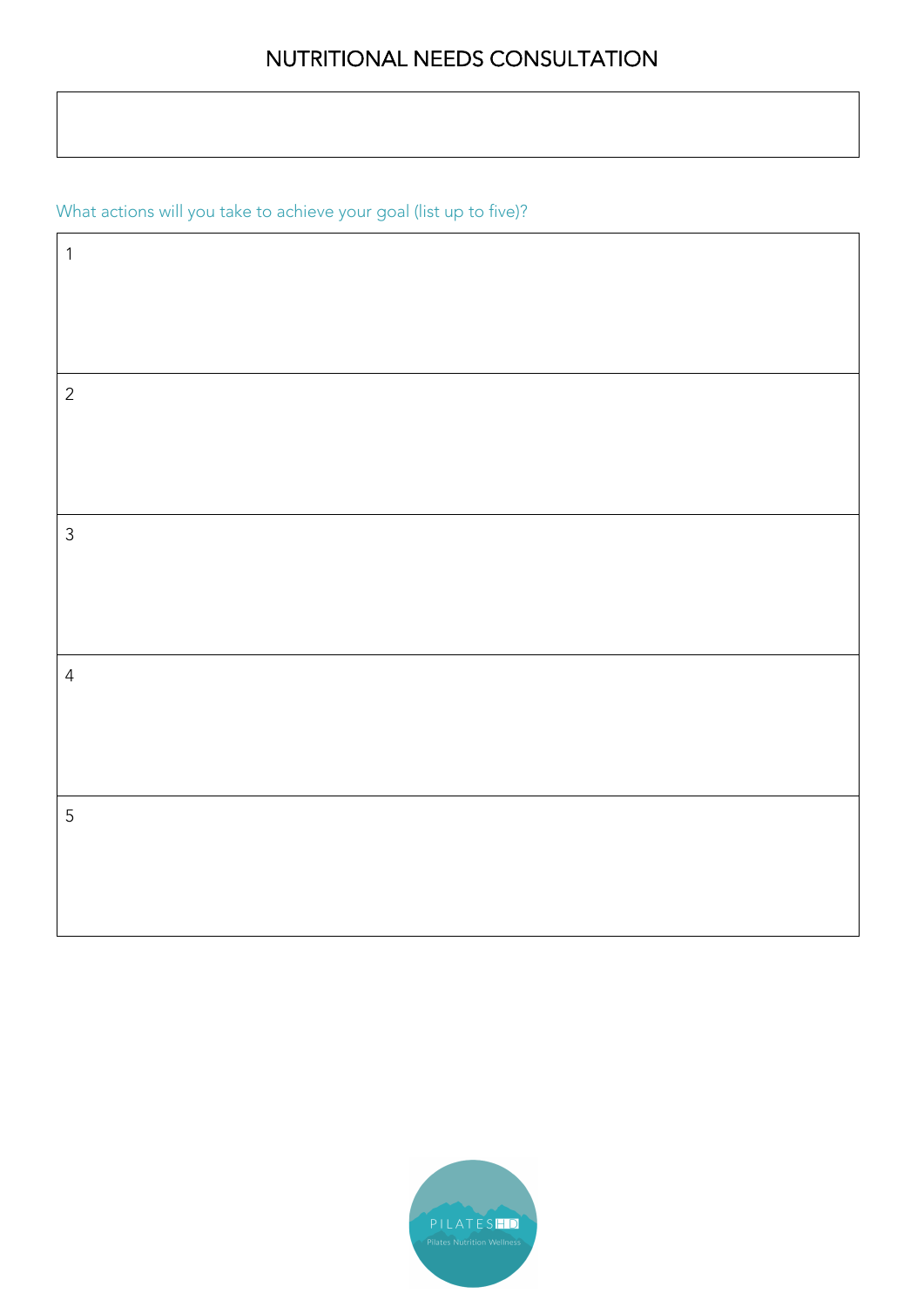|       | Day            | When I ate | What I ate | How much I ate* | My feelings or symptoms |
|-------|----------------|------------|------------|-----------------|-------------------------|
| Week1 | $\mathsf{Mon}$ |            |            |                 |                         |
|       | Tues           |            |            |                 |                         |
|       | Weds           |            |            |                 |                         |
|       | Thurs          |            |            |                 |                         |

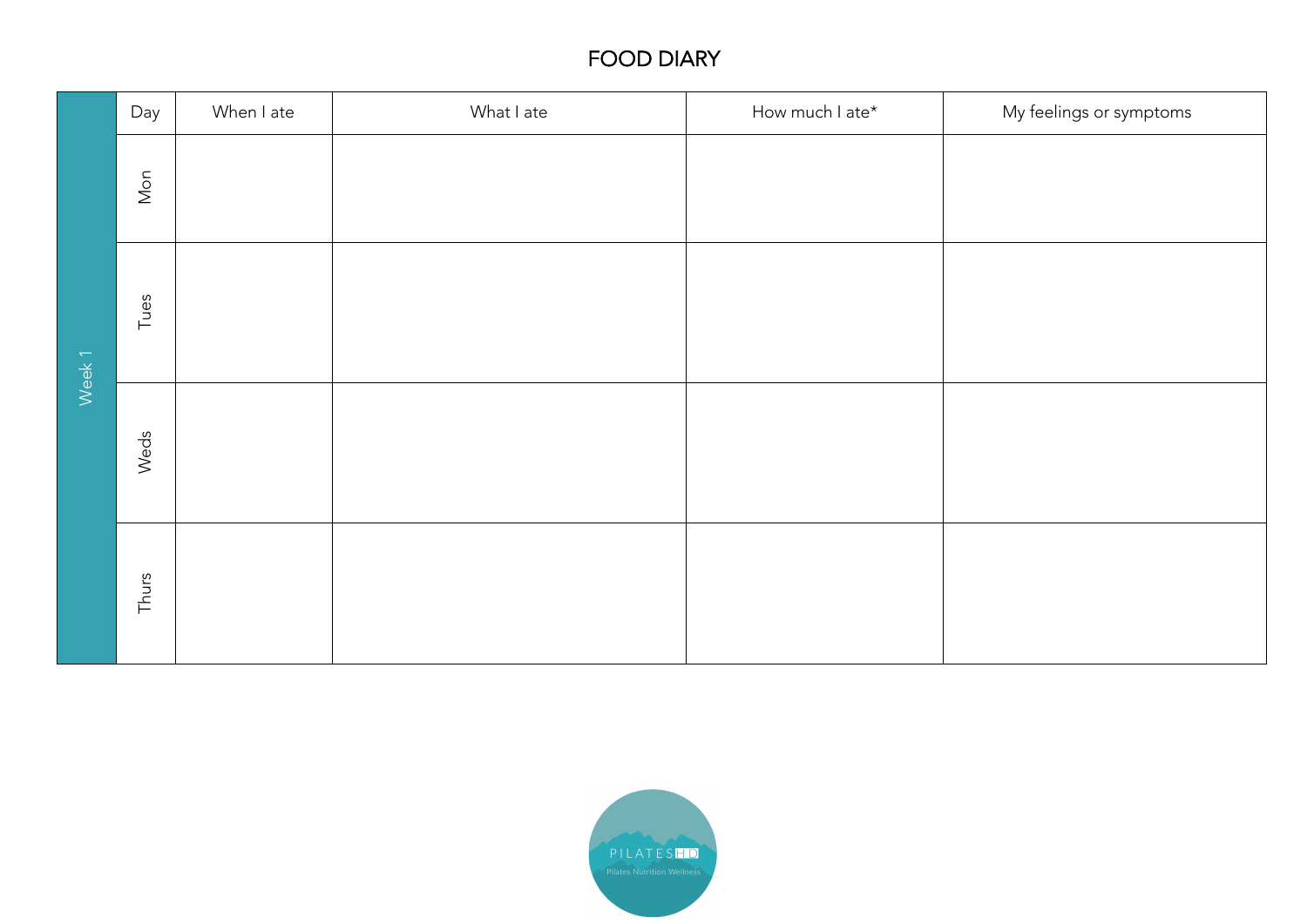

\*Grams, servings etc.

|                              | Day                                           | When I ate | What I ate | How much I ate* | My feelings or symptoms |
|------------------------------|-----------------------------------------------|------------|------------|-----------------|-------------------------|
| $\sqrt{N}$<br>$\frac{1}{10}$ | ∸<br>$\circ$<br>$\overline{\phantom{0}}$<br>∠ |            |            |                 |                         |

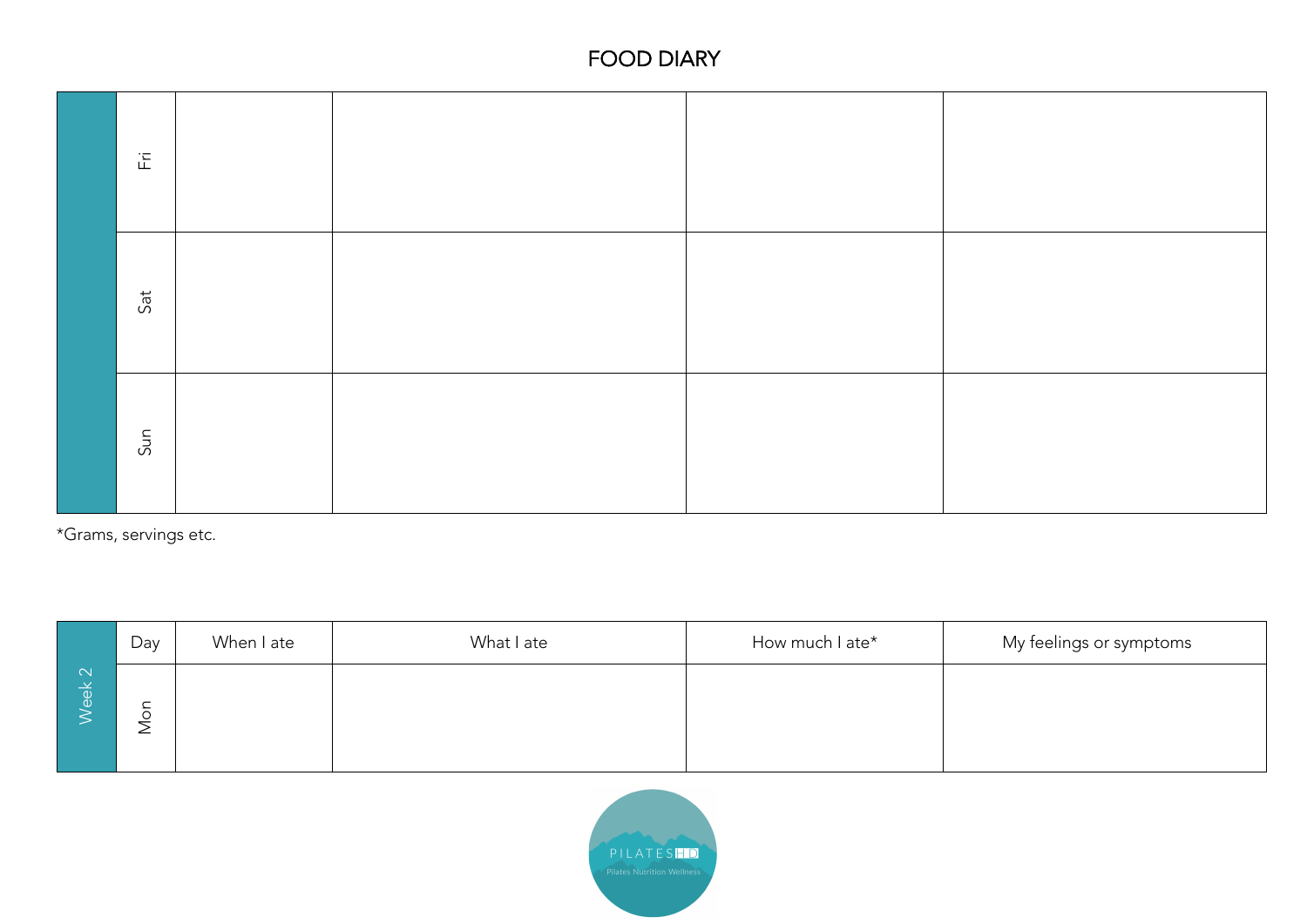| Tues  |  |  |
|-------|--|--|
| Weds  |  |  |
| Thurs |  |  |
| 풉     |  |  |

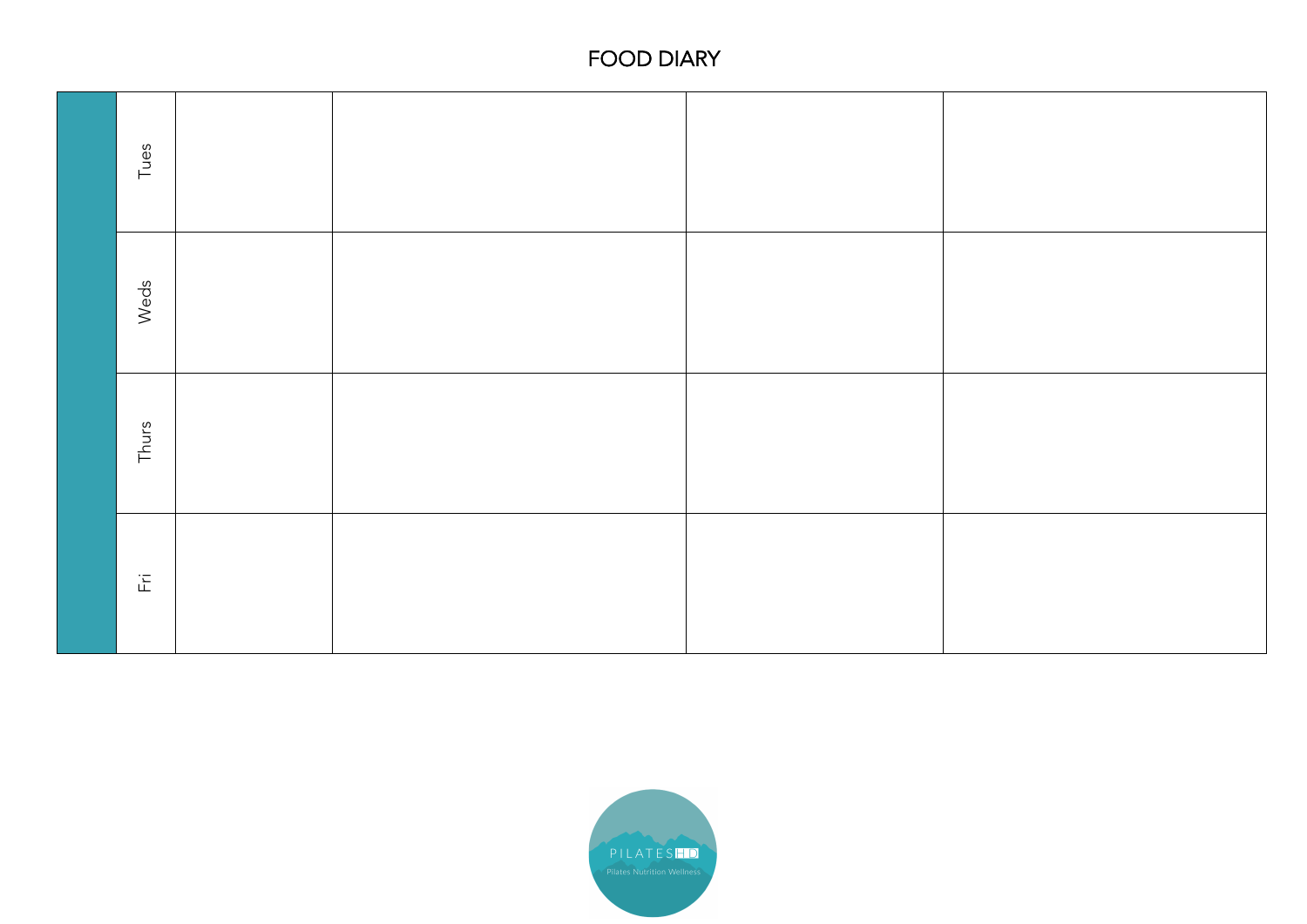| Sat |  |  |
|-----|--|--|
| Sun |  |  |

\*Grams, servings etc.

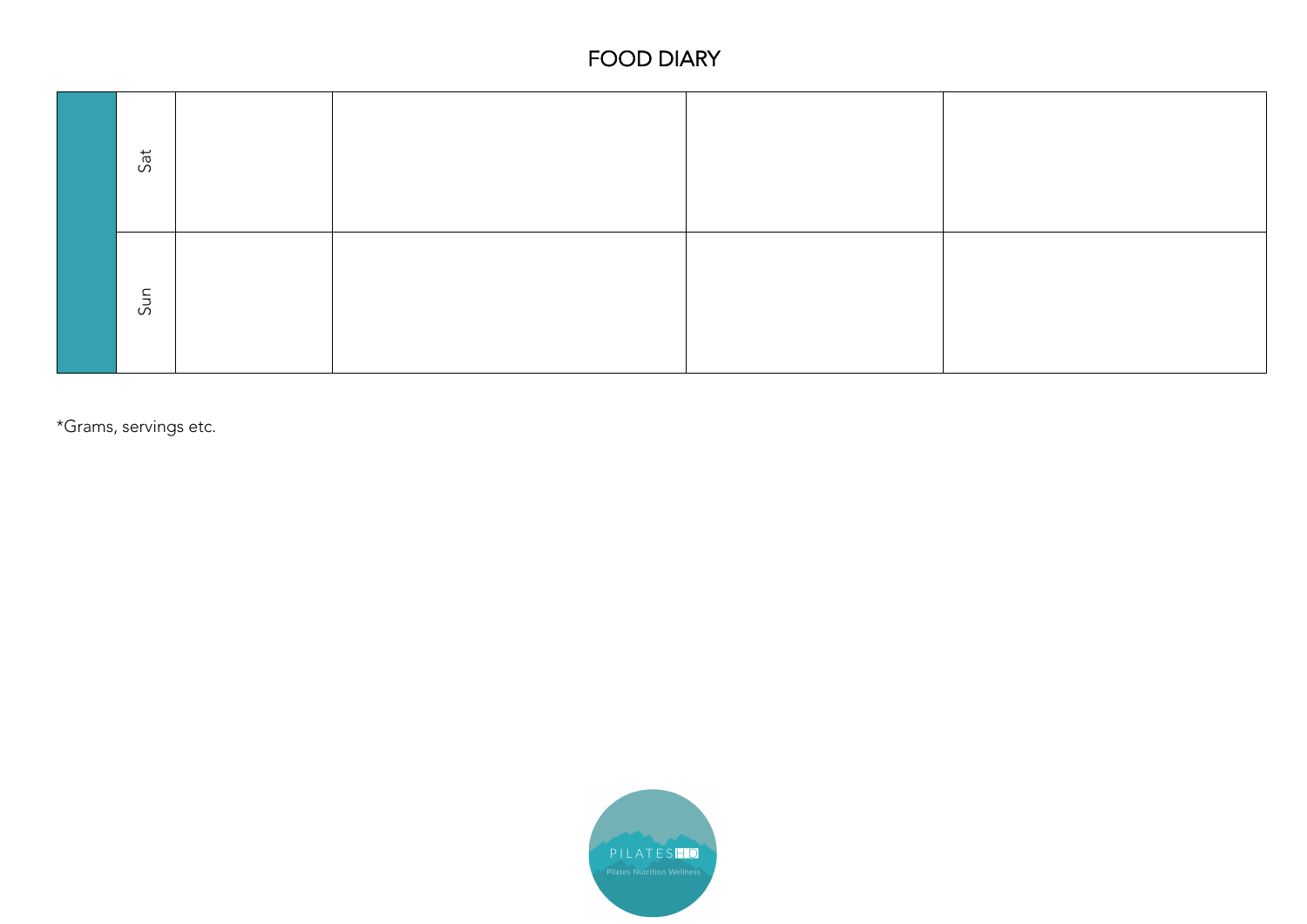|        | Day            | When I ate | What I ate | How much I ate* | My feelings or symptoms |
|--------|----------------|------------|------------|-----------------|-------------------------|
| Week 3 | $\mathsf{Mon}$ |            |            |                 |                         |
|        | Tues           |            |            |                 |                         |
|        | Weds           |            |            |                 |                         |
|        | Thurs          |            |            |                 |                         |

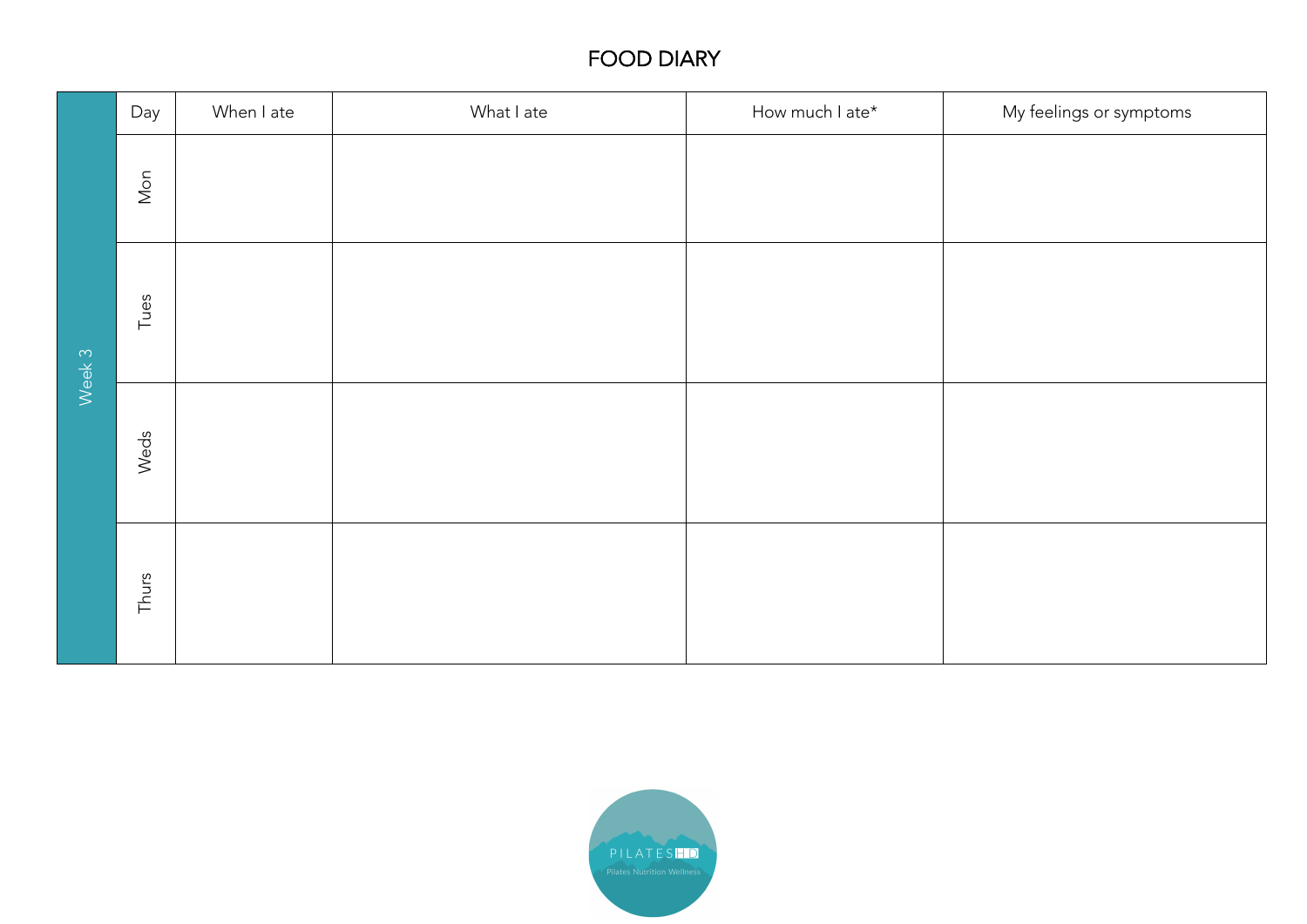

\*Grams, servings etc.